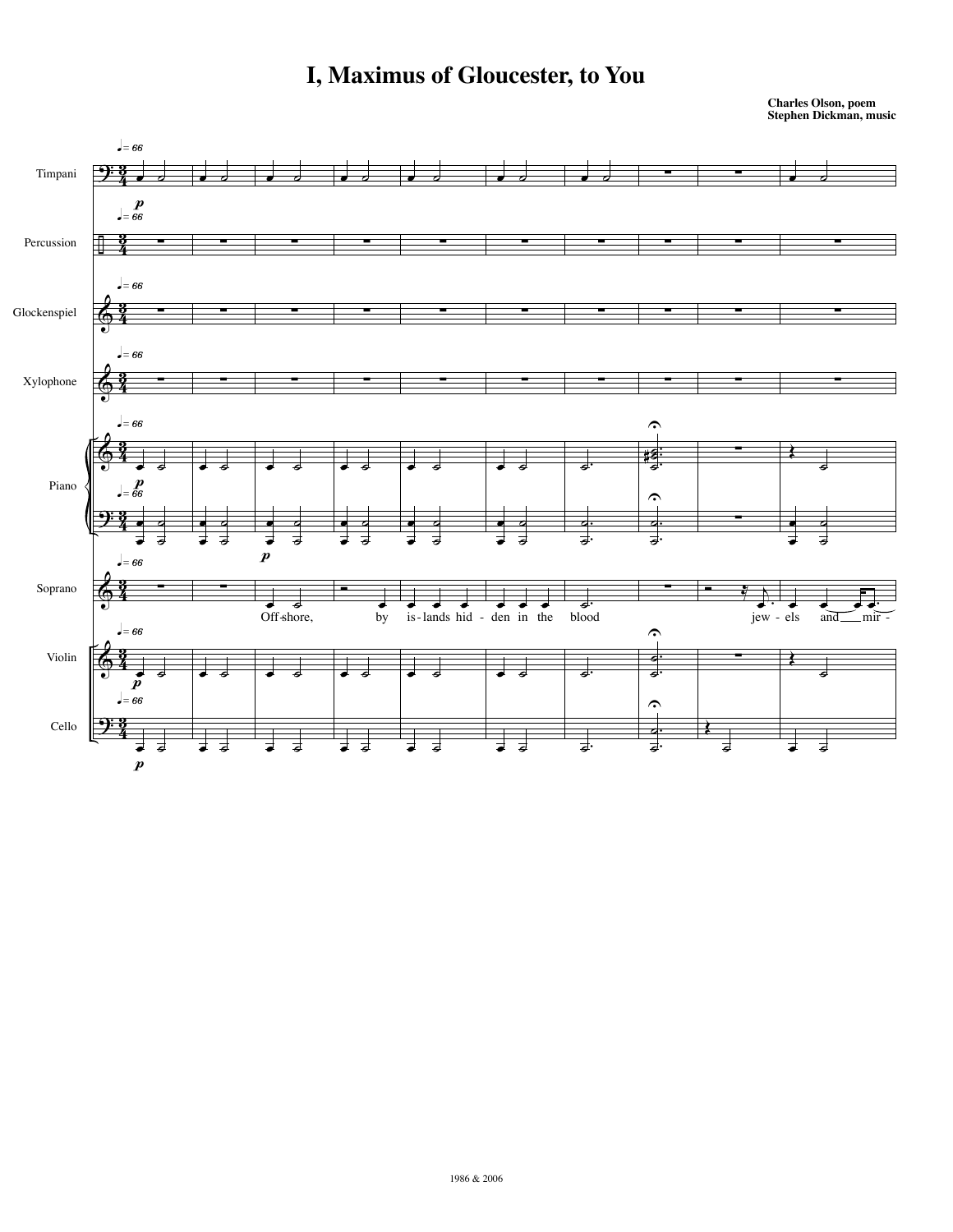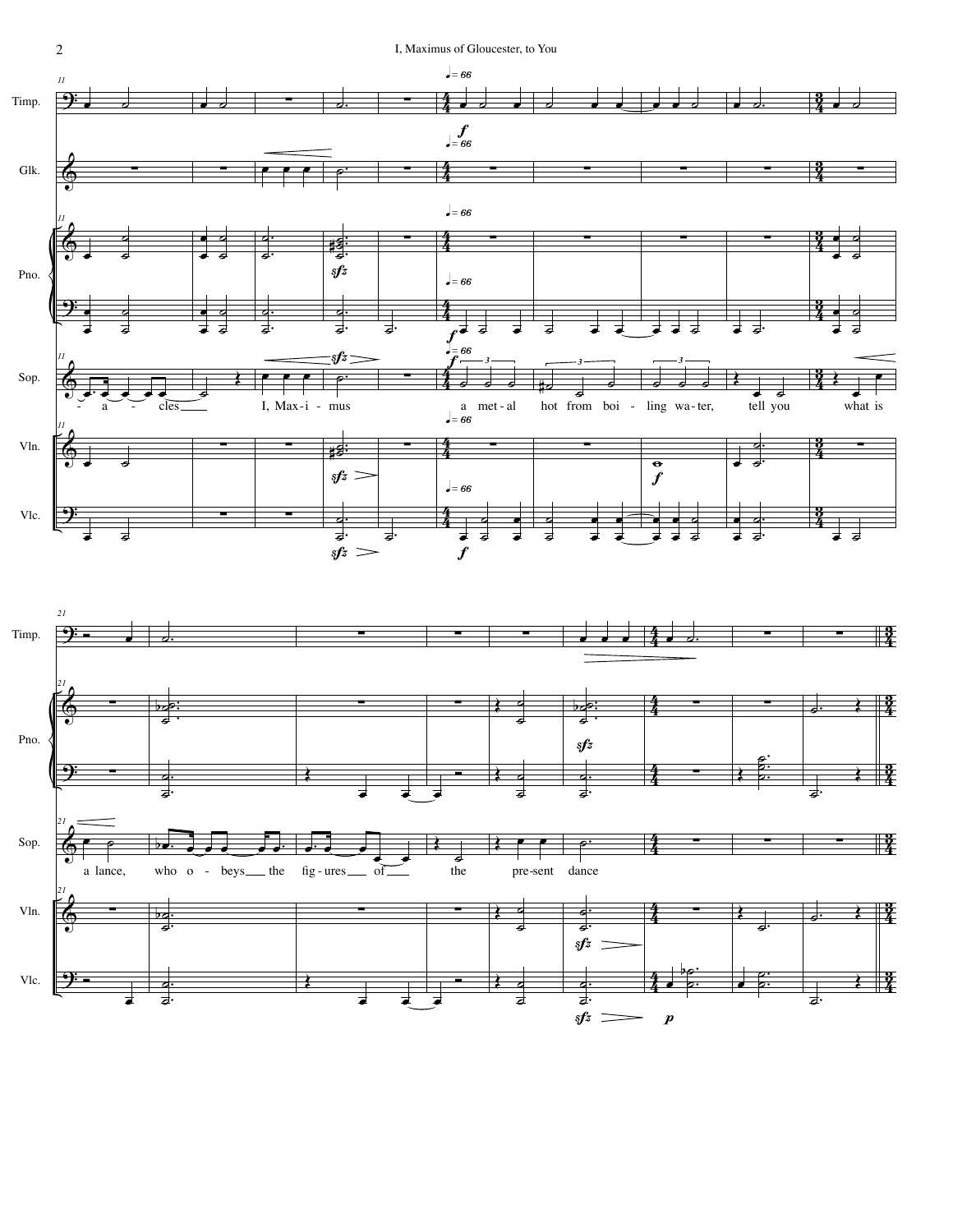

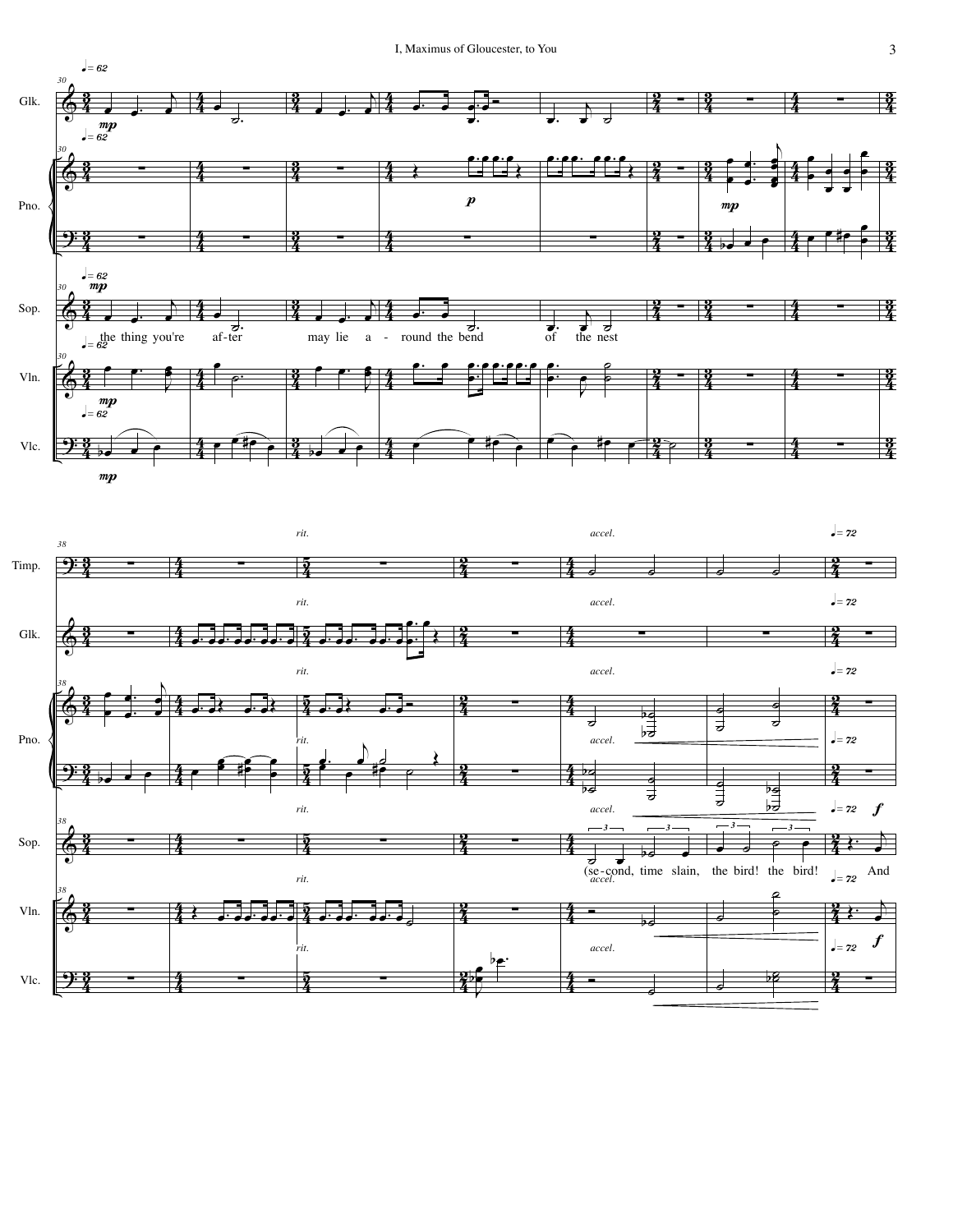

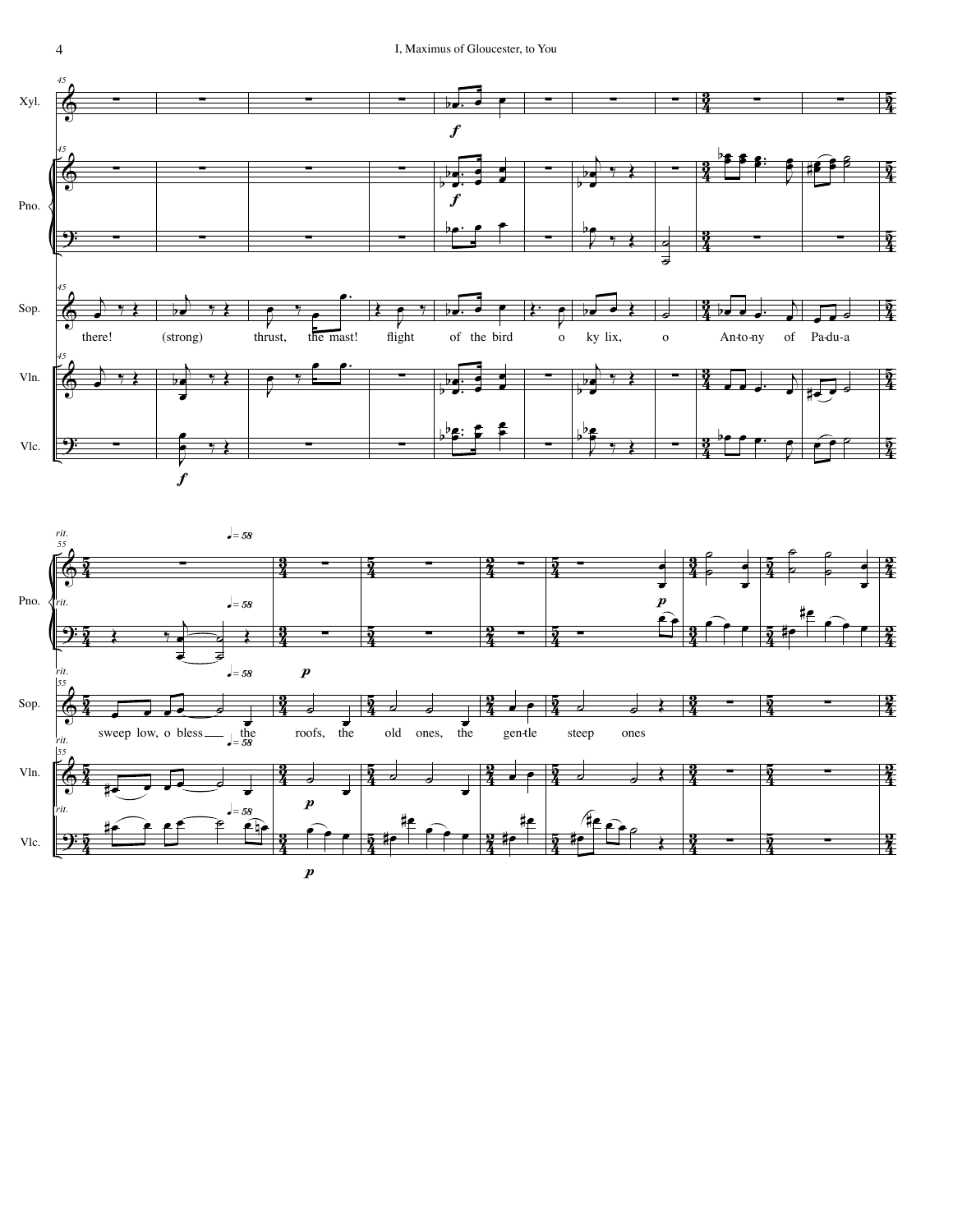

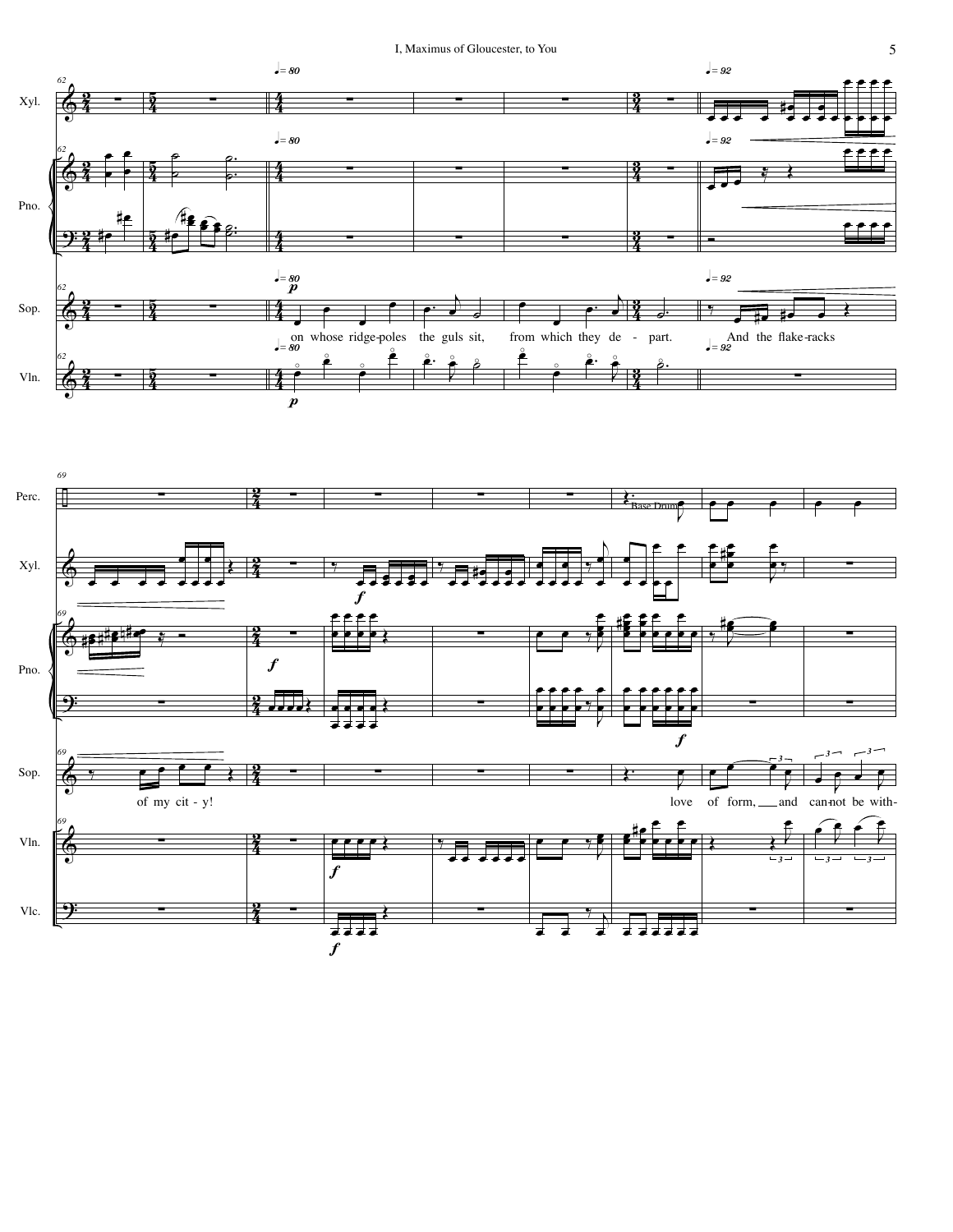6 I, Maximus of Gloucester, to You

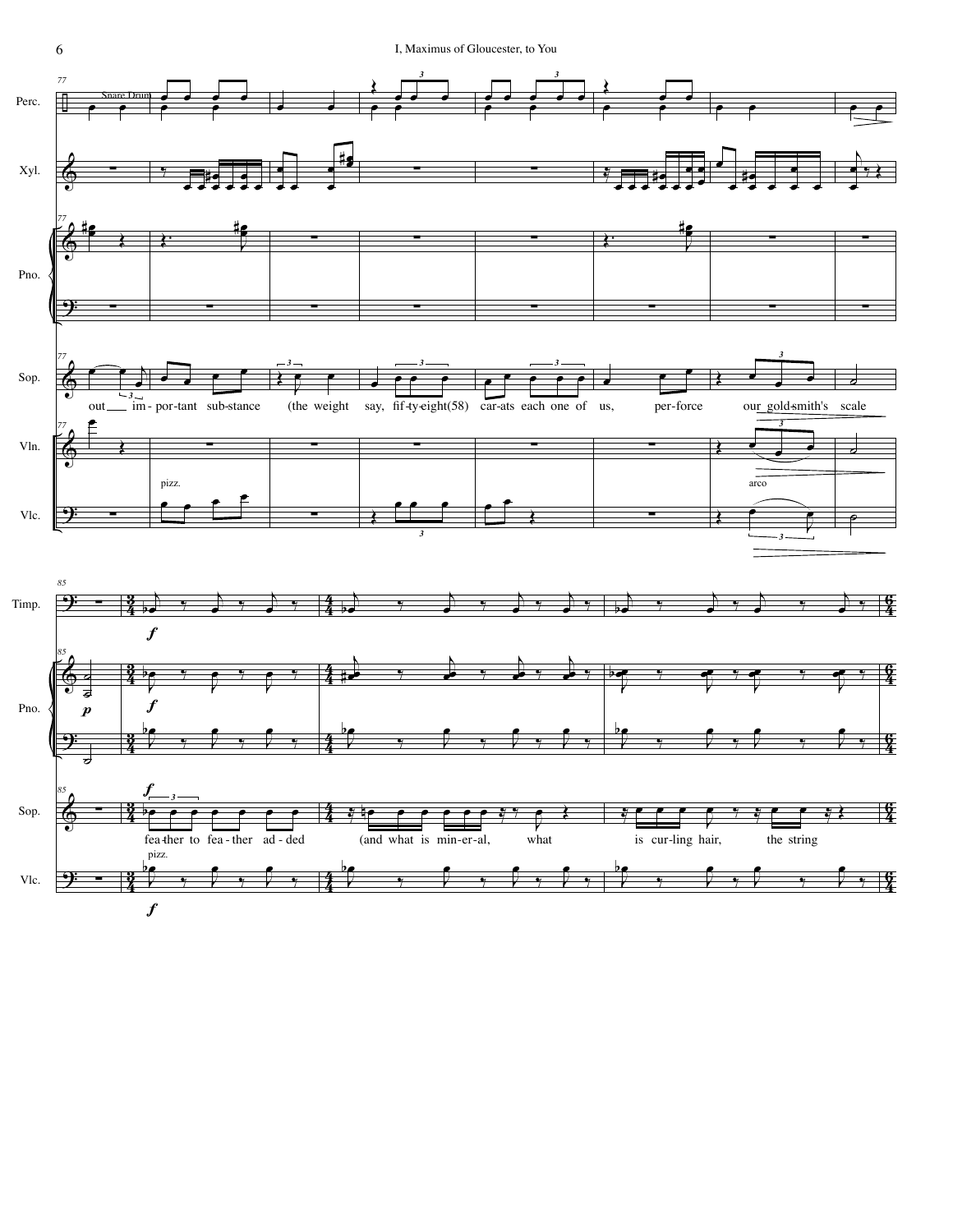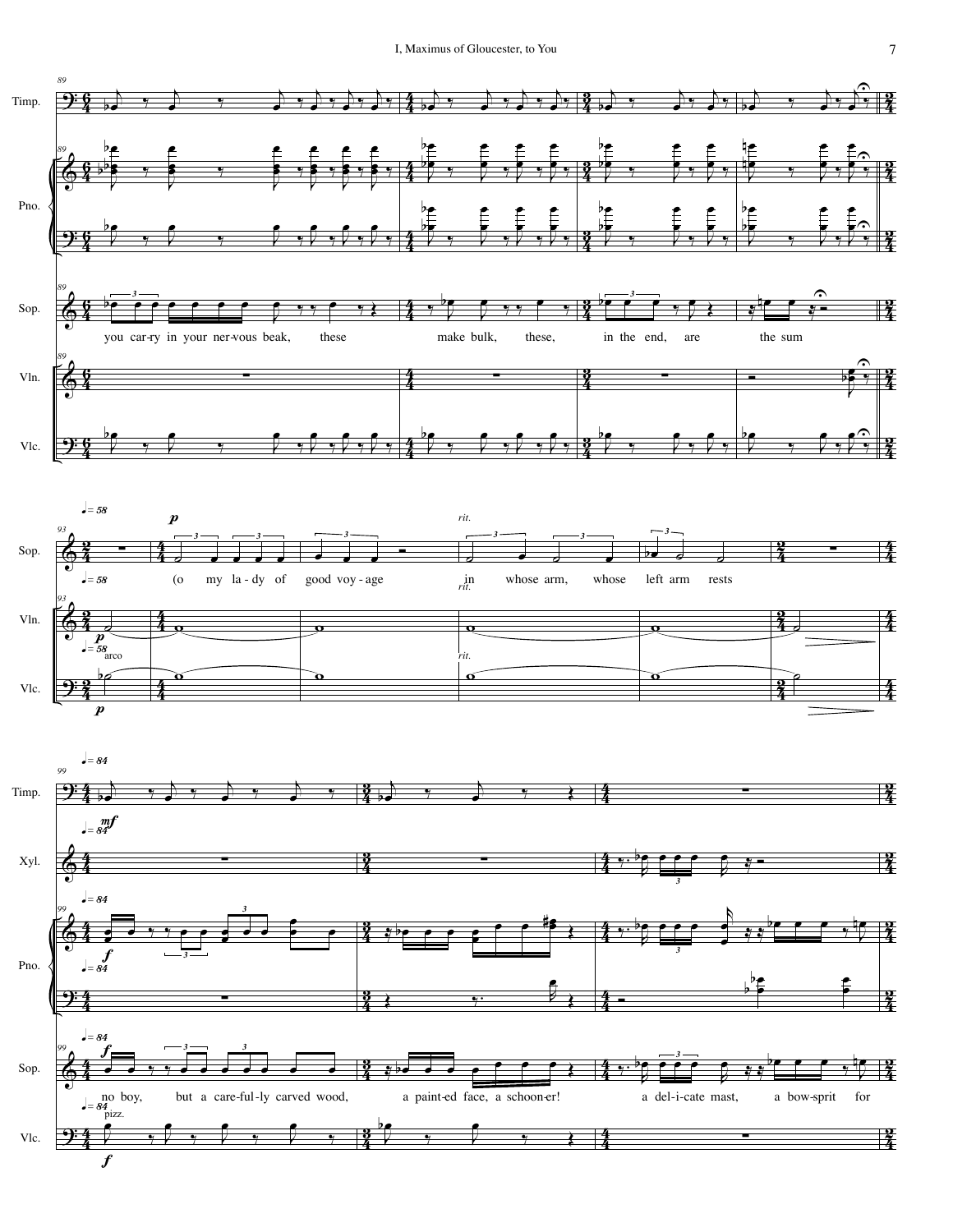



 $\,$  8  $\,$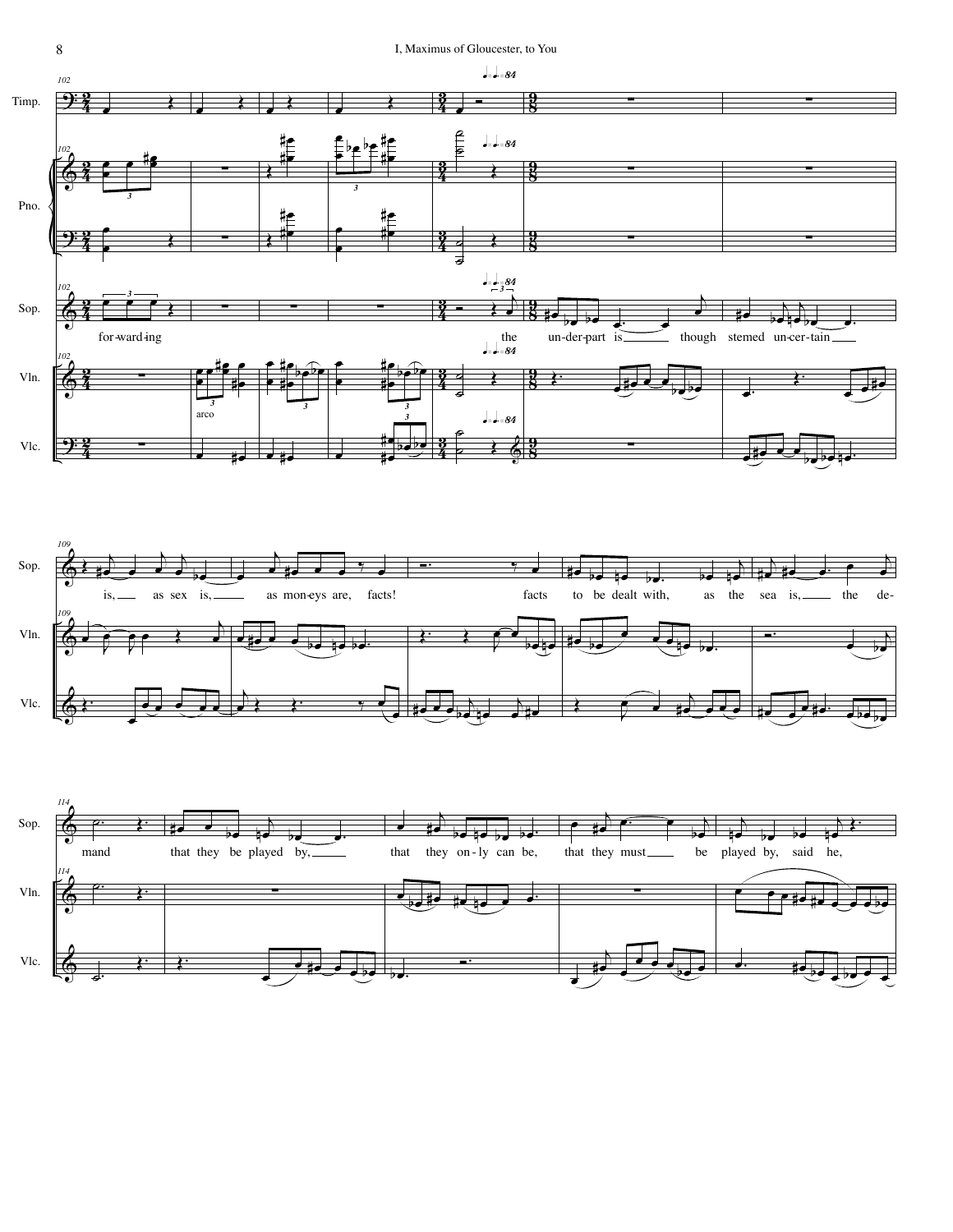





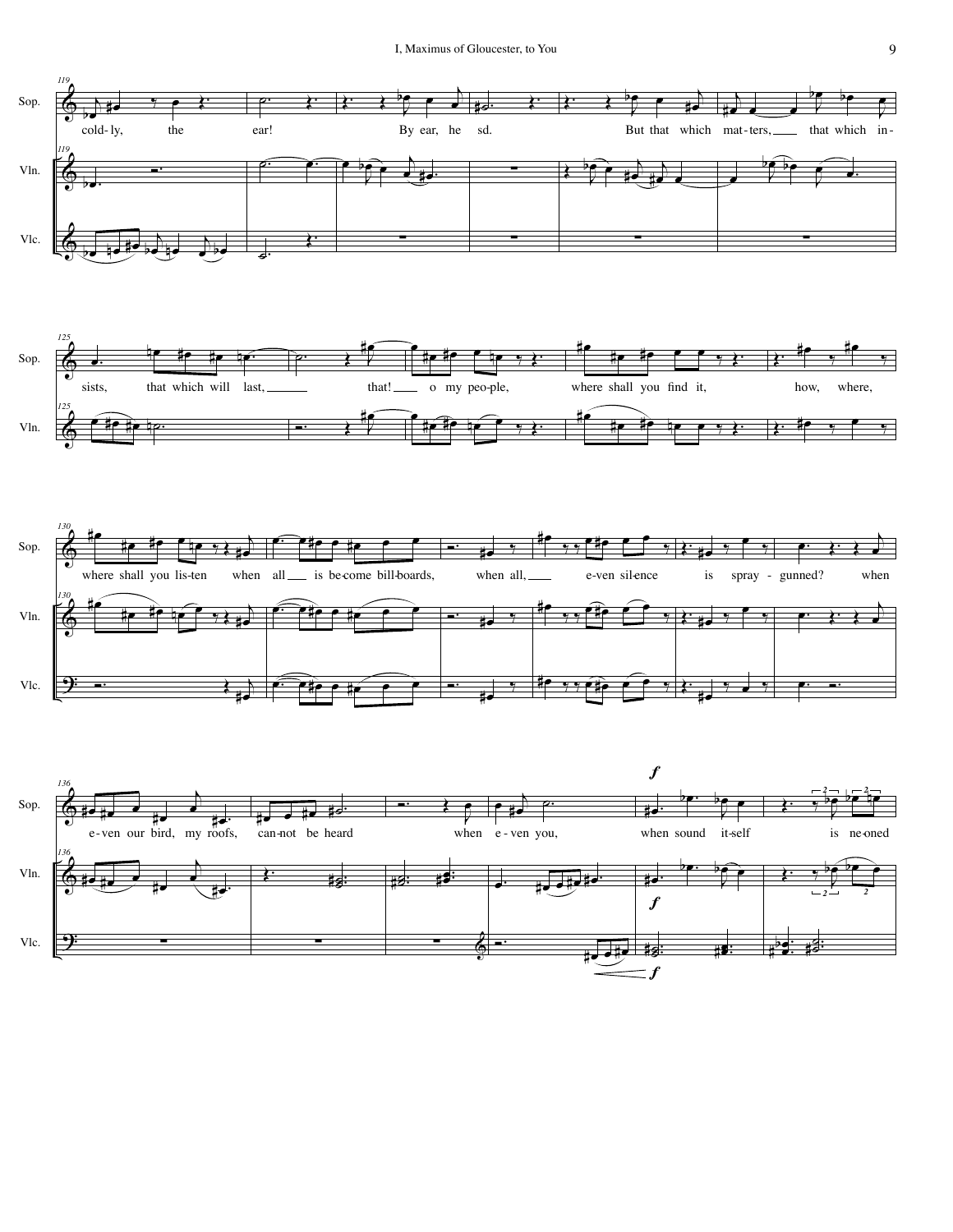





10

## I, Maximus of Gloucester, to You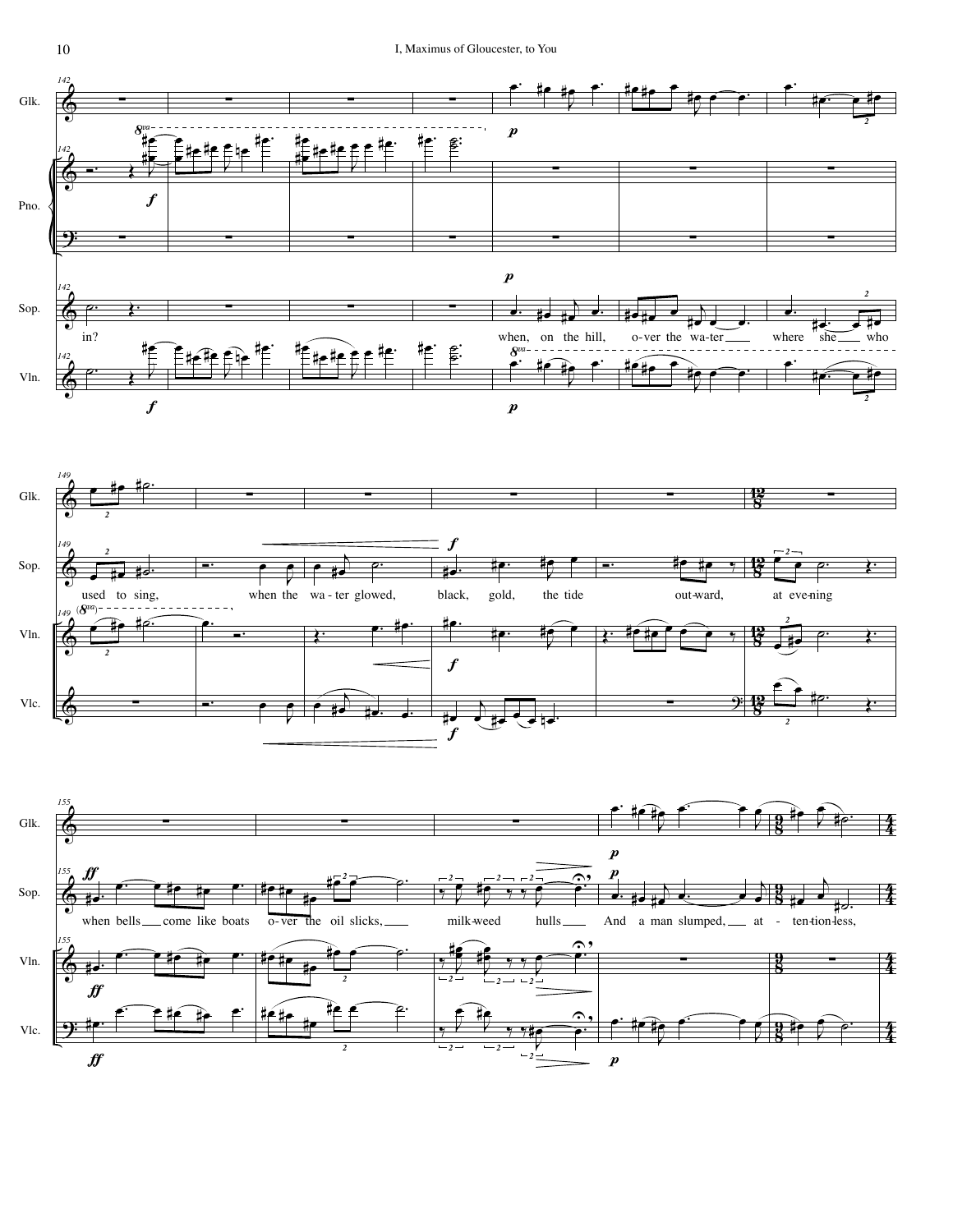

∑

*2*

<u>ጀ</u>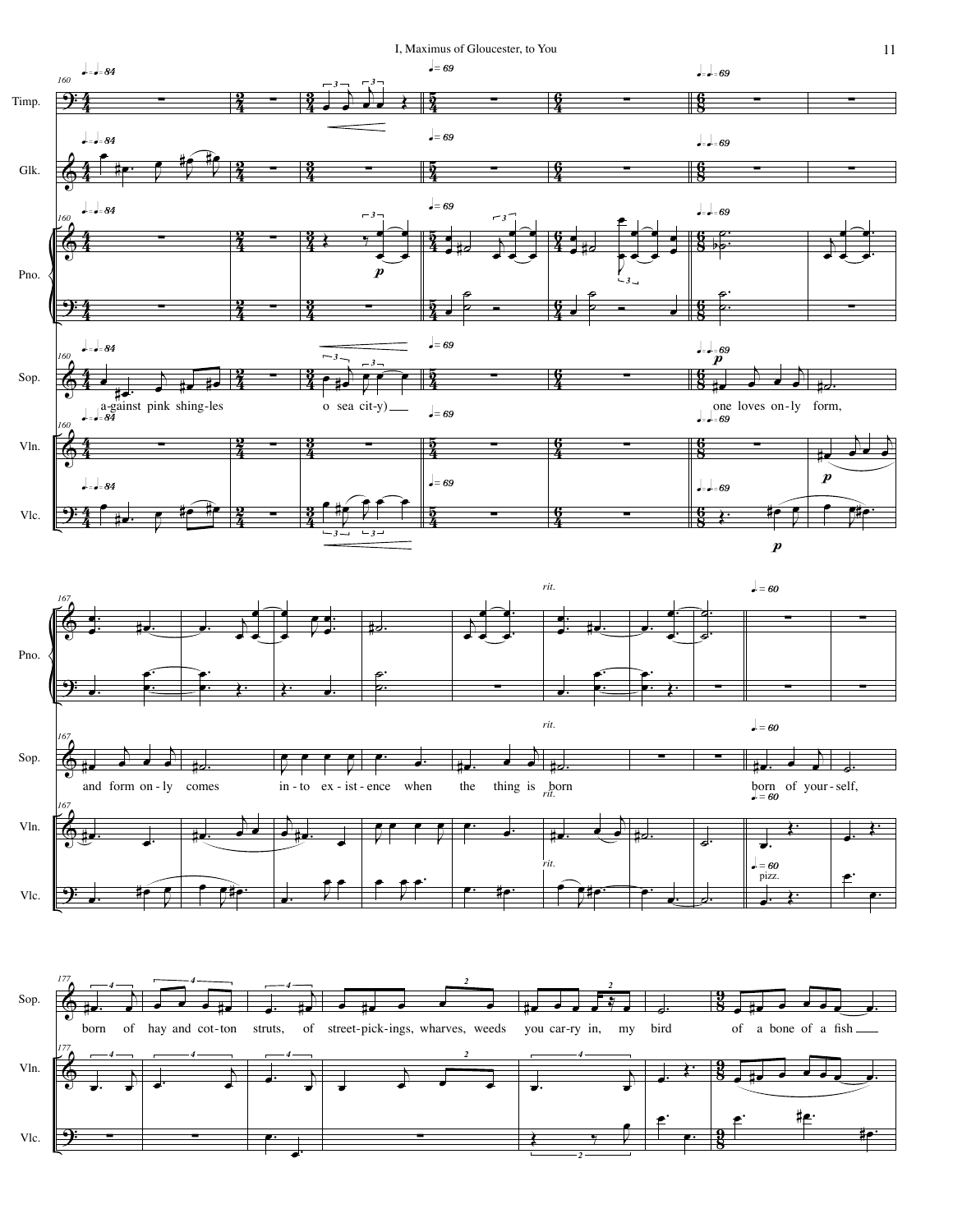

## 12 I, Maximus of Gloucester, to You





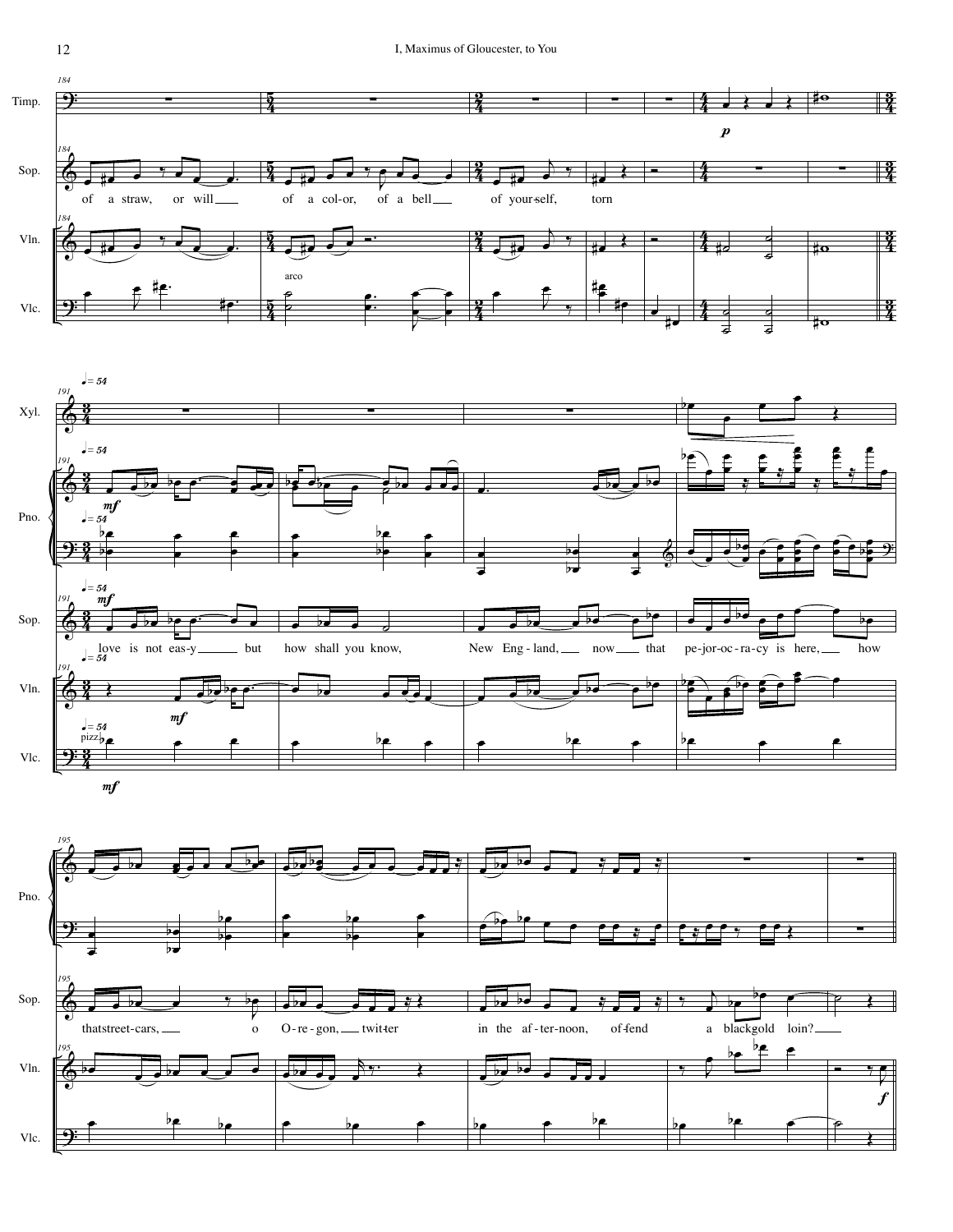

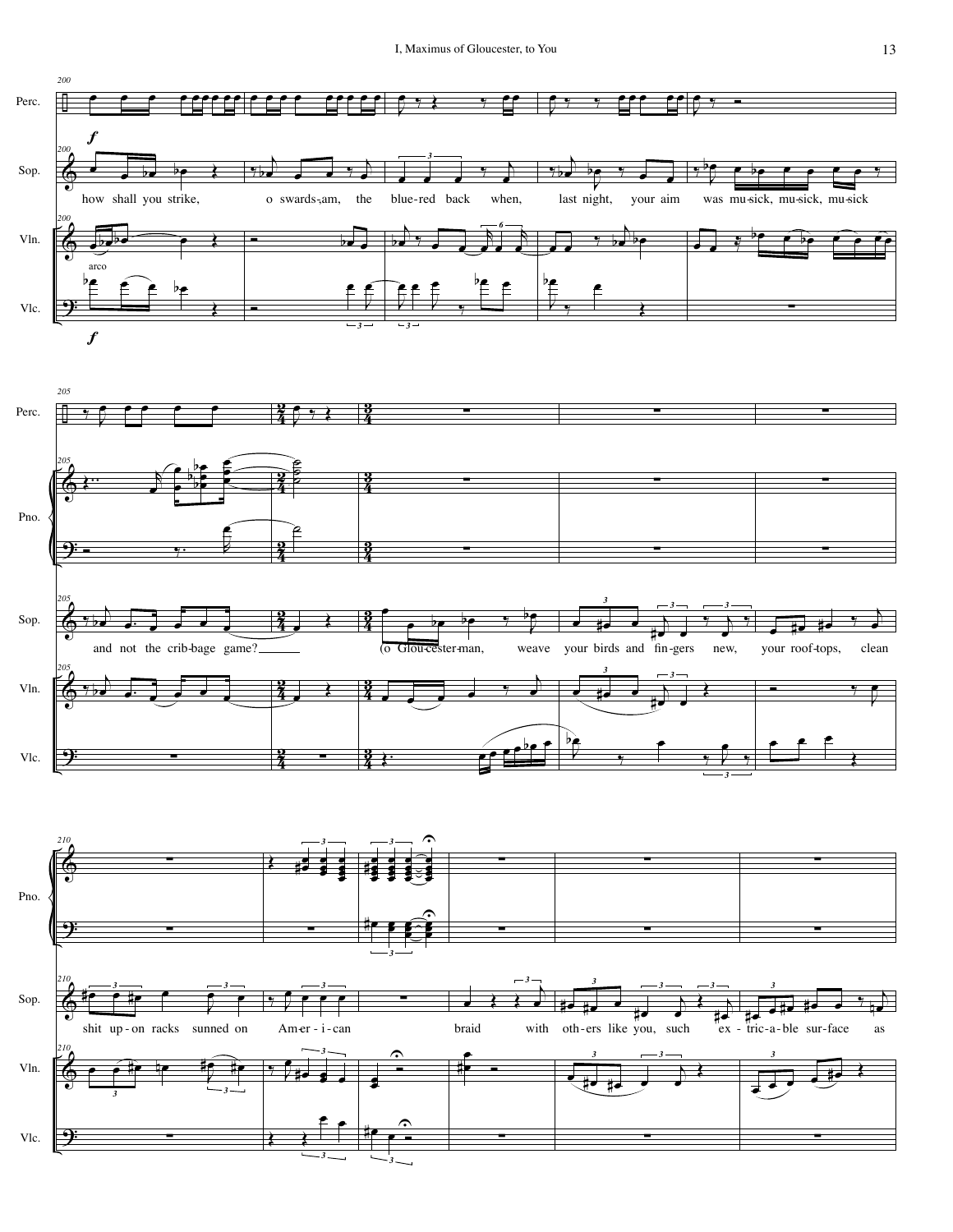

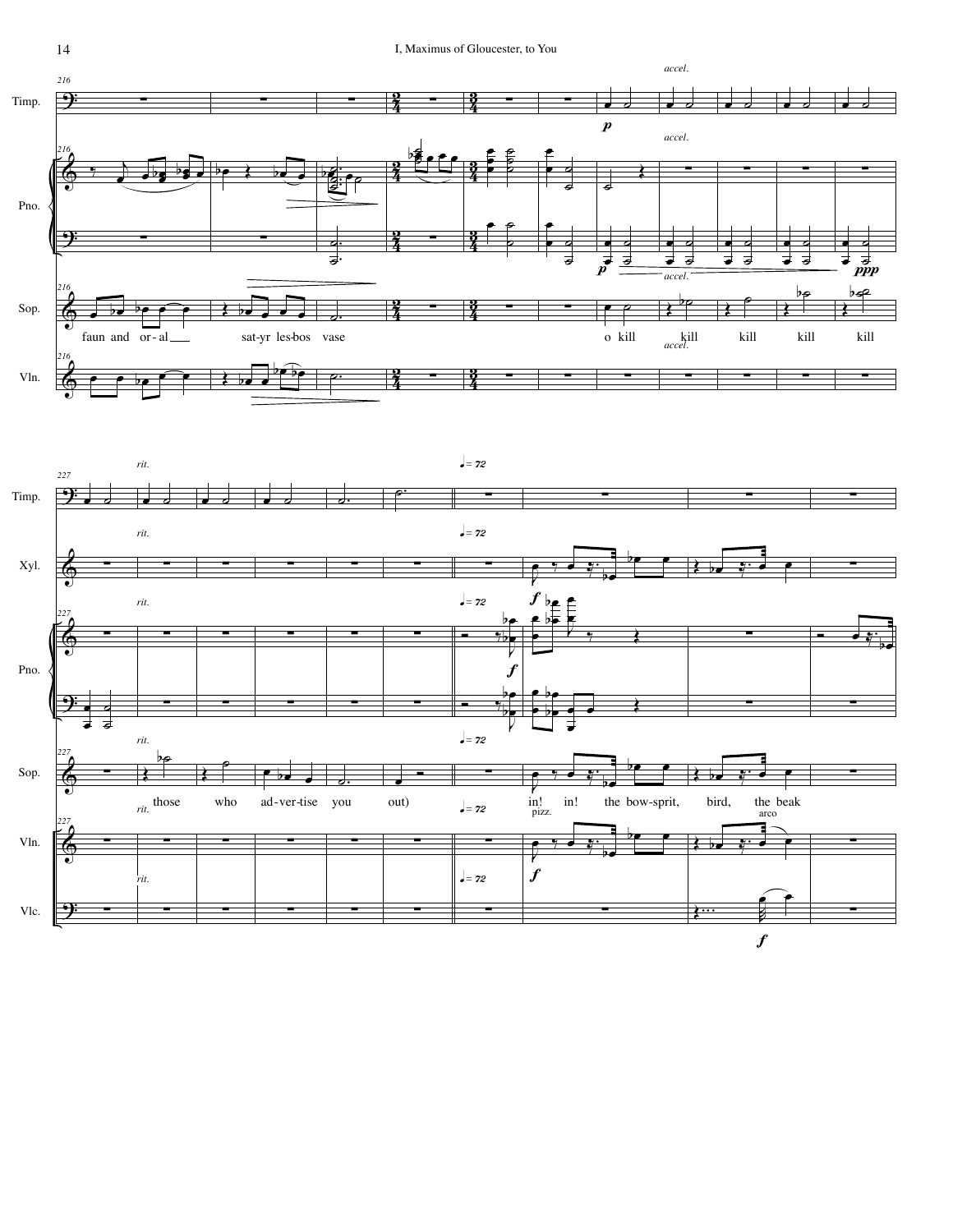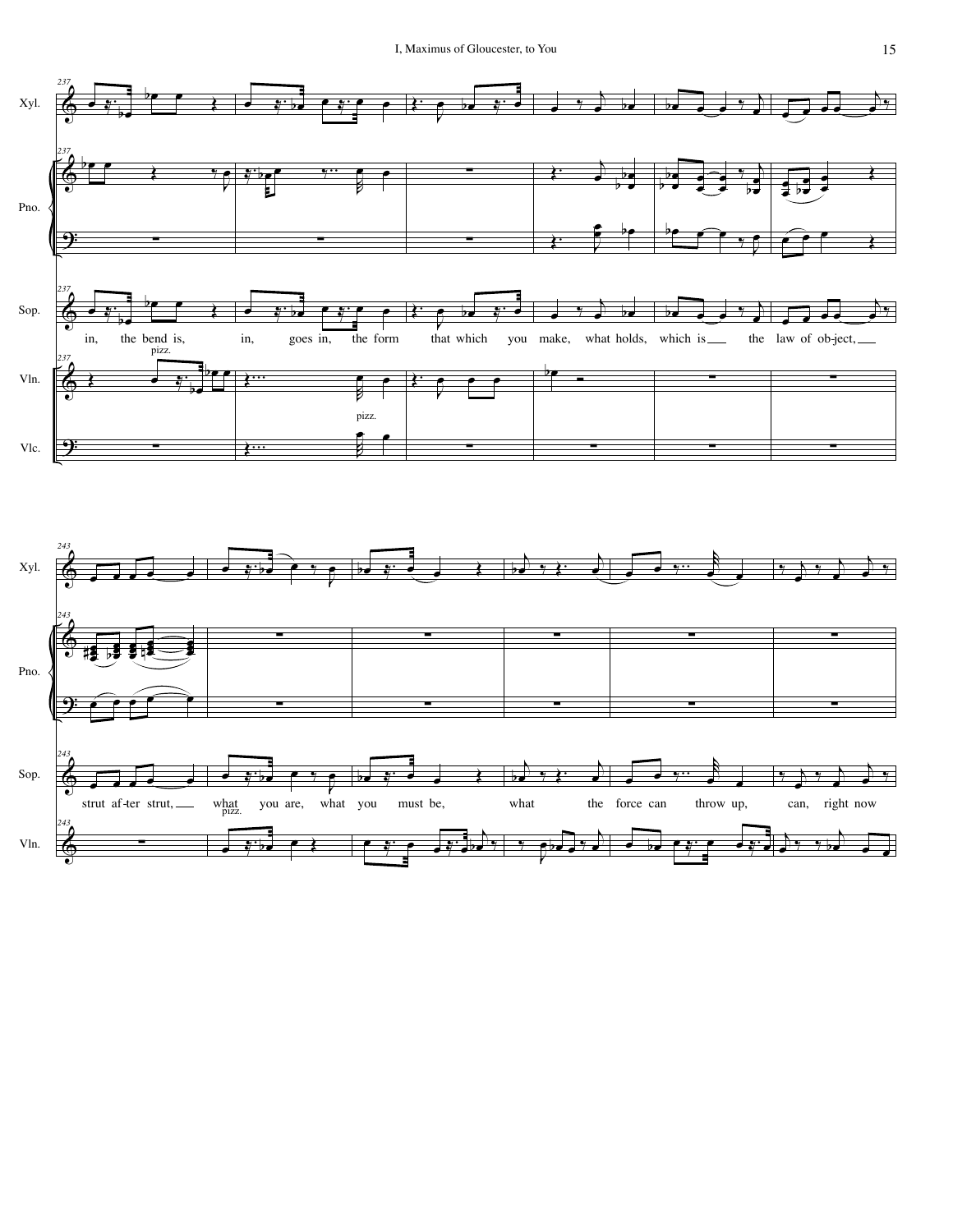



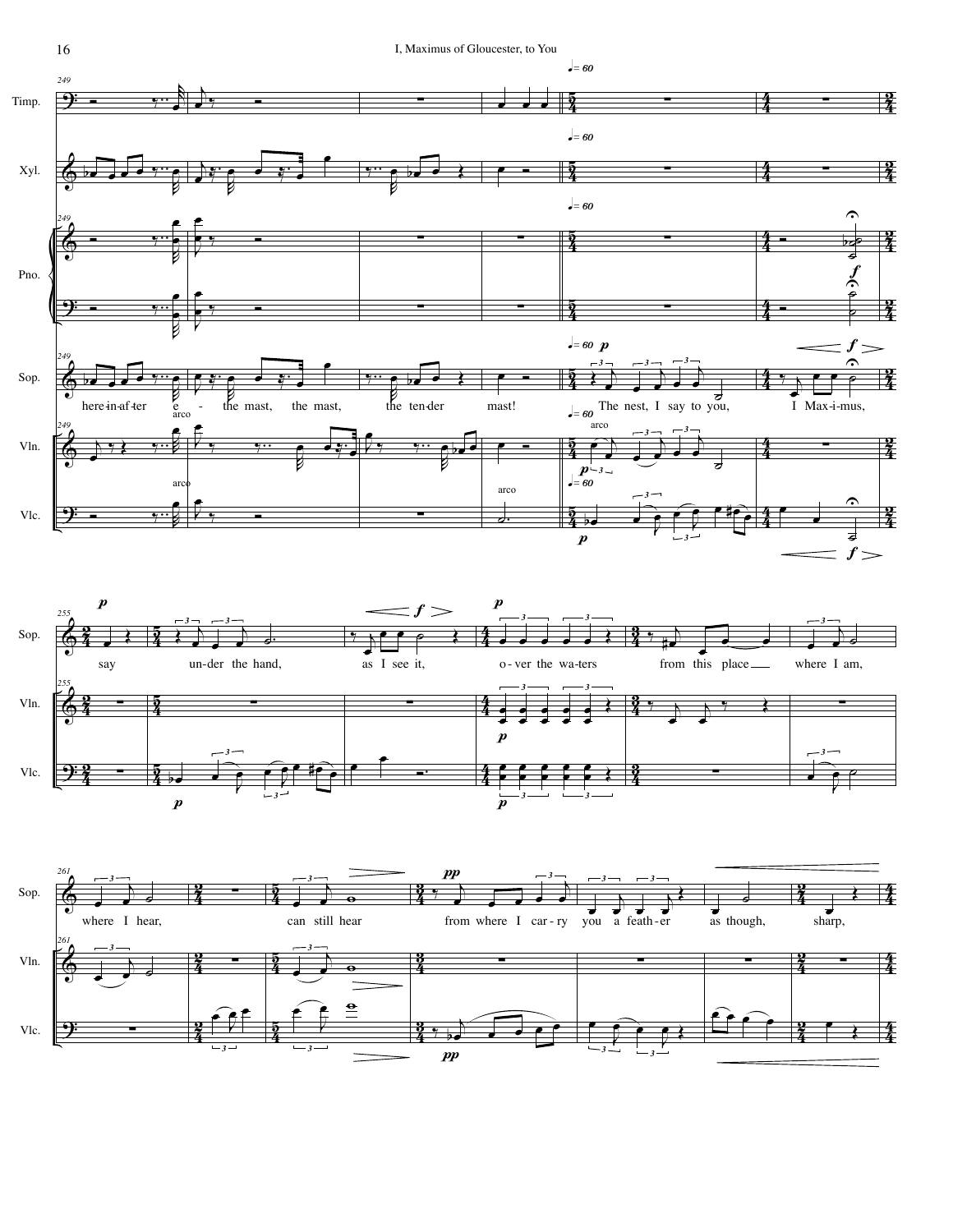